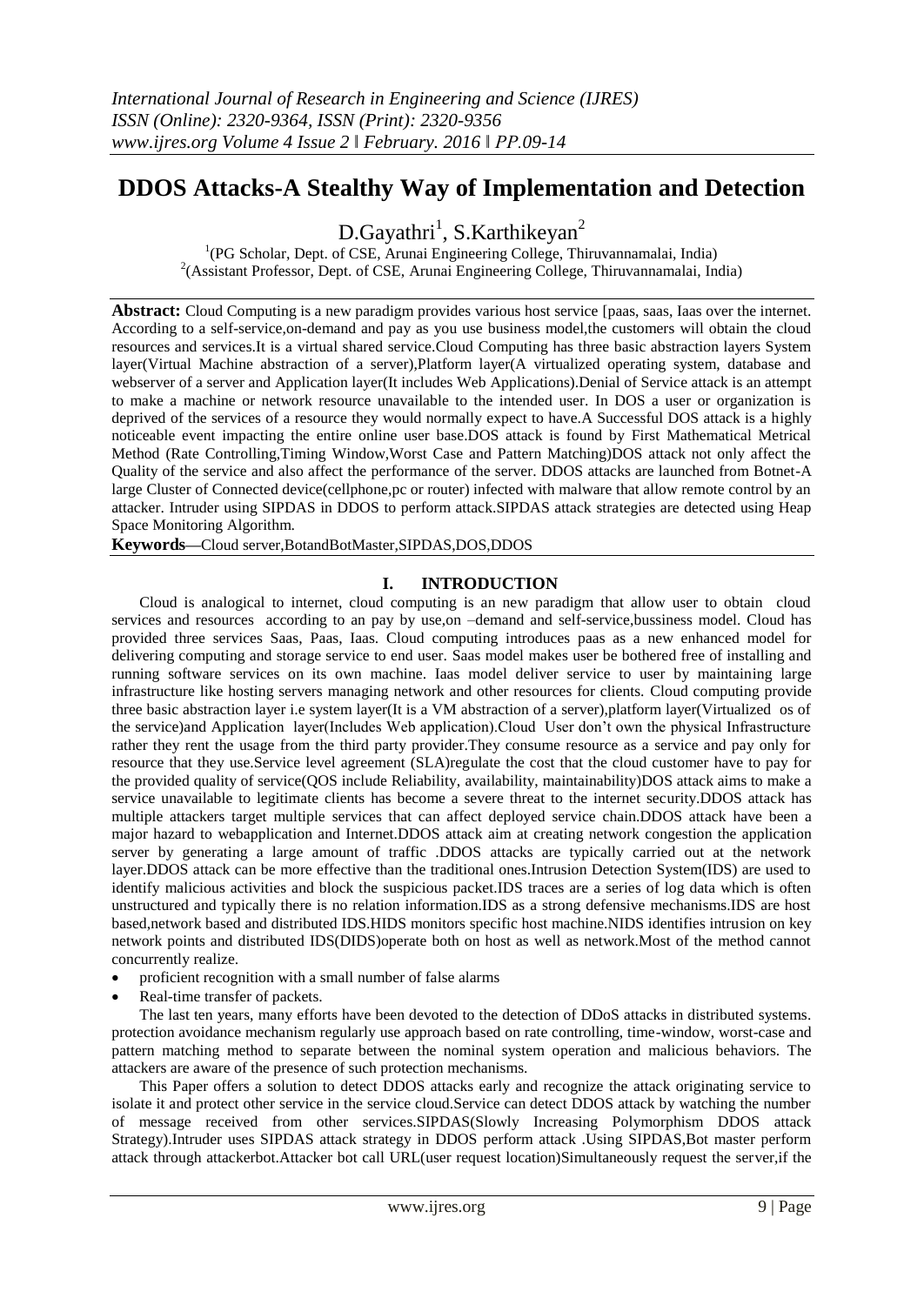process continuous resource are unavailable to the user.Using SIPDAS mean slow down the performance of the server and also affecting the financial of customers.

#### **II. Related Work**

Sophisticated DDoS attacks are defined as that group of attacks, which are modified to hurt a specific weak point in the intention system design. In order to perform denial of service or just to considerably corrupt the performance. The term stealthy has been used to recognize sophisticated attacks that are explicitly designed to keep the hateful behaviors virtually imperceptible to the detection mechanisms. These attacks can be considerably harder to detect compared with more usual brute-force and flooding style attacks.The methods of initiation sophisticated attacks can be categorized into two classes: jobs arrival pattern-based and job-contentbased .The earlier have been planned inorder to achieve the worst-case complexity of lying on uncomplicatedoperations per submitted job, instead of the averagecase complexity of lying on.The jobs arrival pattern-based attacks develop the worst case traffic arrival pattern of requests that can be practical toward the reason system.In broad such difficult attacks are performed by transfer a low-rate traffic in arrange to be unnoticed by the DDoS detection mechanisms. In current years, variants of DoS attacks that use low-rate traffic have been planned, together with Shrew attacks (LDoS),decline of Quality attacks (RoQ), and Low-Rate DoS attacks against application servers .The expressions "stealthy DDoS" mainly refers to Shrew attacks first introduced which was followed by a series of connected investigate. It refers to a intermittent,pulsing, and lowrate attack traffic against the TCP protocol. This is obtained by transfer high rate but short-duration bursts, and repeating occasionally at slower RTO time-scales.

RoQ attacks target the active operation of the review mechanisms widely adopted to make sure that the workload would be distributed across the system income to optimize the overall arrangement. By using a detailed attack pattern, RoQ induce stable oscillations between the overload and underload states, without behind the attack traffic. It is achieved by time the hit traffic and its amount in order to exploit the dynamics of the system. Specifically, LoRDAS attacks have no essential deviations in terms of network traffic volumes or traffic distribution with value to normal traffic. Due to its high similarity to legal network traffic and much lower initiation overhead than classic DDoS attack, this new beating type cannot be efficiently detect or prohibited by open network-based solution Therefore, in current years, the objective of DDoS attack has shift from arrangement to application server resources and actions Several LoRDAS assail model subsequently to application server have been intended.In exacting, they aim at keeping the package queue of the target application servers totally full of requests future from the attacker, so that any new incoming request sent by legitimate users is leftover.

Macia-Fernandez etal current an improvement of the low-rate DDoS attack next to iterative application serversand extends its capabilities to simultaneous systems. They suppose the target server has a limited service queue, where the inward service requests are temporarily stored to be served by the equivalent application process or thread. The attack takes benefit of the capacity to expect the time at which the responses to expected requirements for a given service happen.This ability is used to list an able pattern in such a way that the attacked server becomes hard the most time in dispensation of the malicious needs instead of those from legitimate users. The actual accessibility of the service is thus compact, while the information rate is low to evade potential defense mechanisms deployed against high-rate DDoS bother at the attendant side. However, the major notice was paid to the mechanism for forecasting of the application server response times.

However, both the described attacks exhibit the typical constant waveform of the low-rate DDoS attack.Several works have proposed approaches to detect attacks that show such a periodic and pulsing behavior. It accounts for the maximal presentation degradation (damage)that sophisticated attackers can cause on the system using a specific amount of resource, normalized by the performance degradation credited to regular users(using the same resources). In particular, they appraise the vulnerability of together OpenHash and Closedhash system combine with a total of queuing mechanism, normally used in computer networks. In particular,SIPDAS is a low-rate attach pattern that influences the power of equally LoRDAS and RoQ. On the one hand, it is intended to exploit a common weakness in application design or implementation. It is capable to goal the dynamic operation of the adaptation mechanisms. None of the mechanism proposed in the literature focus on stealthy attacks against function that run in the cloud environment.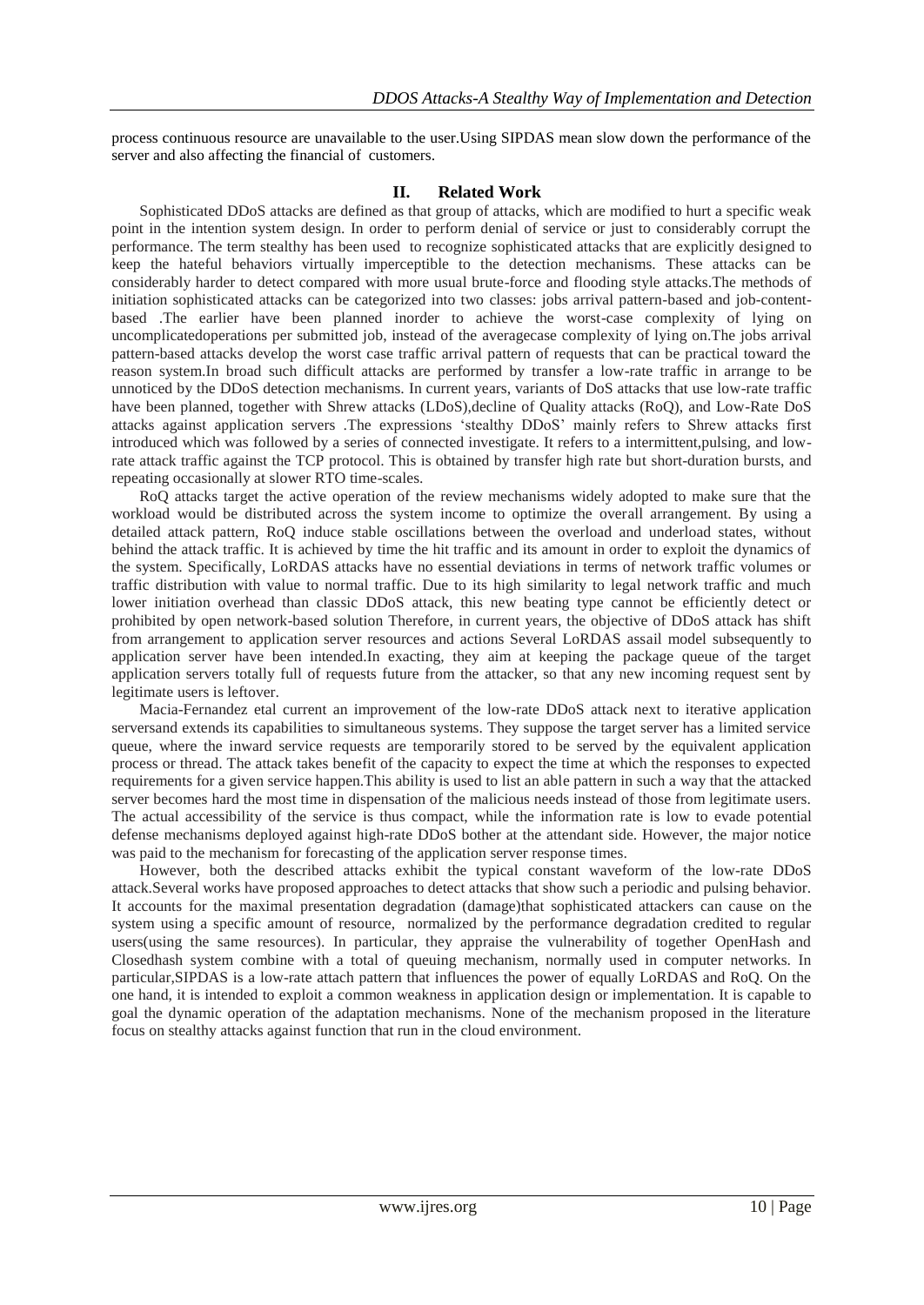

# **III. SYSTEM ARCHITECTURE**

List of Modules:

- A. Cloud Server
- B. Bot and BotMaster
- C. SIPDAS
- D. Attack Detection

## **IV. MODULES DESCRIPTION**

#### **Cloud Server:**

The cloud server provides the services like video, image and software. The cloud service provider enables to user can upload and download above services. The video service is used to provide the video which is visible to all that we can also download and play the video. The image service used to view the image. The software service is used to download the available software in the server.



#### **Bots and Bot Masters:**

A Bot is a kind of malware that allow an invader to take manage over an affected computer. Bots are usually part of a network of infected machines, known as a Botnet. Botnets are controlled by Botmaster. Whenever clients call Botmasters at that time bots are created. Those clients are called attacker. In an existing approach, the DDoS detection mechanism is used to identify number of request given by the user in an particular IP address. The attacker is used to attack the server by using the genuine user IP address and attacker gives the large number of request to that server with a same IP address. The DDoS detect that attack by monitoring the largest number of request is given by the same IP address in a certain time is considered to be a DDoS attack and that particular IP is blocked by the server.



#### **SIPDAS:**

SIPDAS (Slowly Increasing polymorphic DDoS Attack Strategy) can be applied to several kind of attacks that leverage recognized function vulnerabilities, in arrange to disgrace the check provided by the target application server running in the cloud. The term polymorphic is stimulated to polymorphic attack which change message sequence at every successive infection in categorize to avoid signature recognition mechanisms. Using SIPDAS, Botmasters perform attack into cloud through bots. Bots create URL, to call cloud for slow their process. If this process continues, cloud performance is slow and it does not response any other client"s request.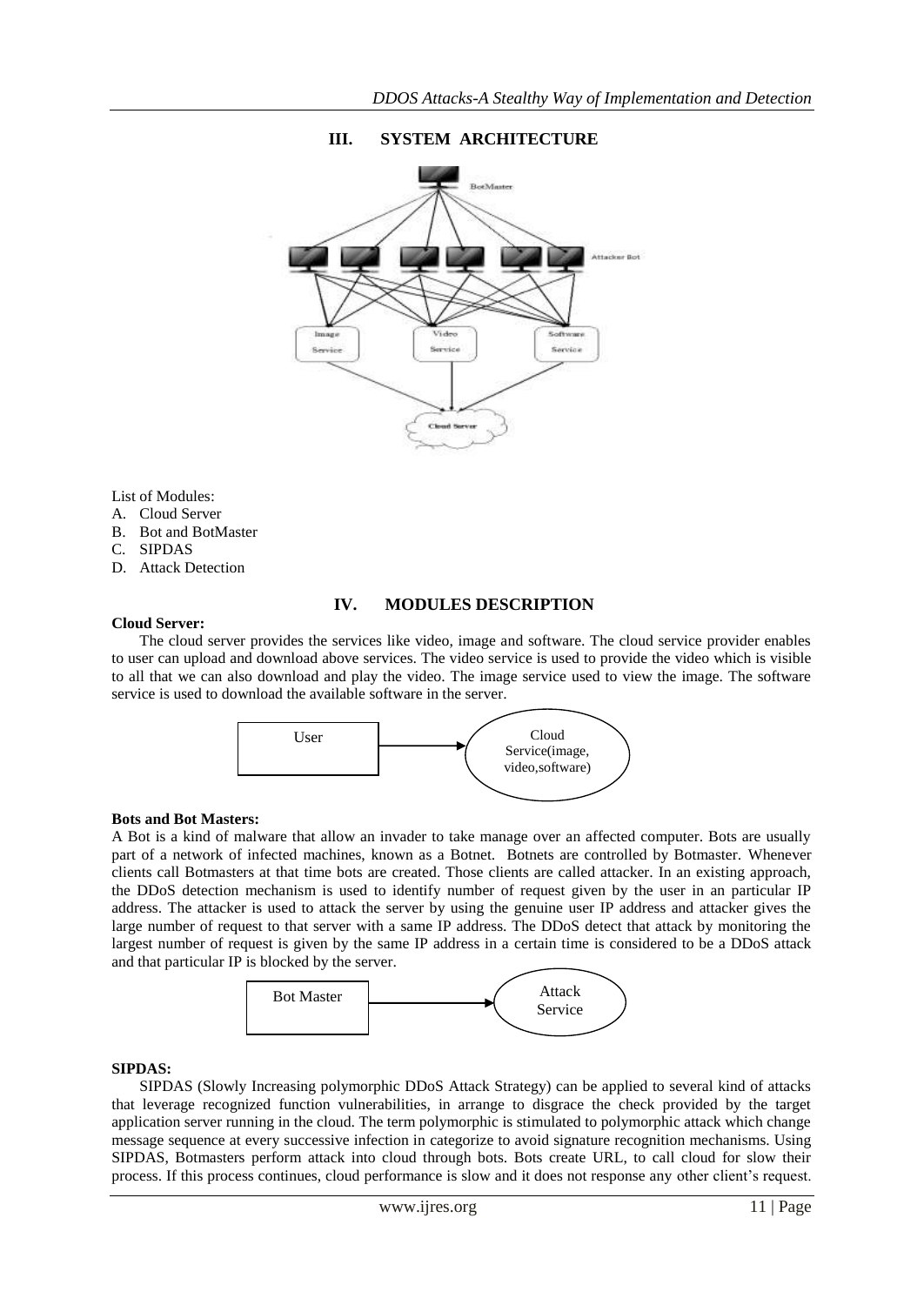We detect the SIPDAS in cloud server side.In a stealthy DDoS Detection mechanism, the server maintains the records of the request given by the user. If the Server loads increases it checks the each individual request of an user, if the request given by the user exceeds the server limit, that particular user IP address is blocked, and the service is denied to that user.



## **Attack Detection:**

In this module, in an existing approach, the DDoS detection mechanism is used to identify number of request given by the user in an particular IP address. The attacker is used to attack the server by using the genuine user IP address and attacker gives the large number of request to that server with a same IP address.TheDDoS detect that attack by monitoring the largest number of request is given by the same IP address in a certain time is considered to be a DDoS attack and that exacting IP is infertile by the server.In a crafty DDoS Detection mechanism, the server maintains the records of the request given by the user. If the Server loads increases it checks the each individual request of an user, if the request given by the user exceeds the server limit, that particular user IP address is blocked, and the service is denied to that user.

Heap Space Monitoring algorithm is used to identify number of request given by the user in a particular IP address. The attacker is used to attack the server by using the genuine user IP address and attacker gives the large number of request to that server with a same IP address.

if !(attackSuccessful)then

CR=(CR + attackIncrement);

else

while !(attack\_detected) and attackSuccessful

tI=computeInterarrivalTime(CR,nT);

Service degradation achieved.

ifattack\_detected then

print 'Attack detected';

Notify to the master that the attack has been detected.

CR=CR-attackIncrement;

The server maintains the records of the request given by the user.

#### **V. RESULTS AND DISCUSSIONS**

Distributed DoS (DDoS), aim at reducing the serviceavailability and performance by exhausting the resources of the service"s Host system. Even though a Denial of Service attack can be tremendously harmful to your business/website. It accounts for the maximal presentation degradation (damage)that sophisticated attackers can cause on the system using a specific amount of resource, normalized by the performance degradation credited to regular users.User login the loginform then only service are available to the user to process the system.

| <b>COPENCLOUD</b> |               |                                                           | Hampsogn: |      |              |
|-------------------|---------------|-----------------------------------------------------------|-----------|------|--------------|
|                   |               |                                                           |           | Logn | Registration |
|                   | LISBET ENTIRE | <b>CARD AREA CONTRACTOR</b><br>LOGIN FORM<br>Al trienance |           |      |              |
|                   | Plassworts.   | <b>ELERGY</b>                                             |           |      |              |
|                   |               | m-an-                                                     |           |      |              |

#### (a)Login form

The cloud server provides the services like video, image and software. The cloud service provider enables to user can upload and download the services.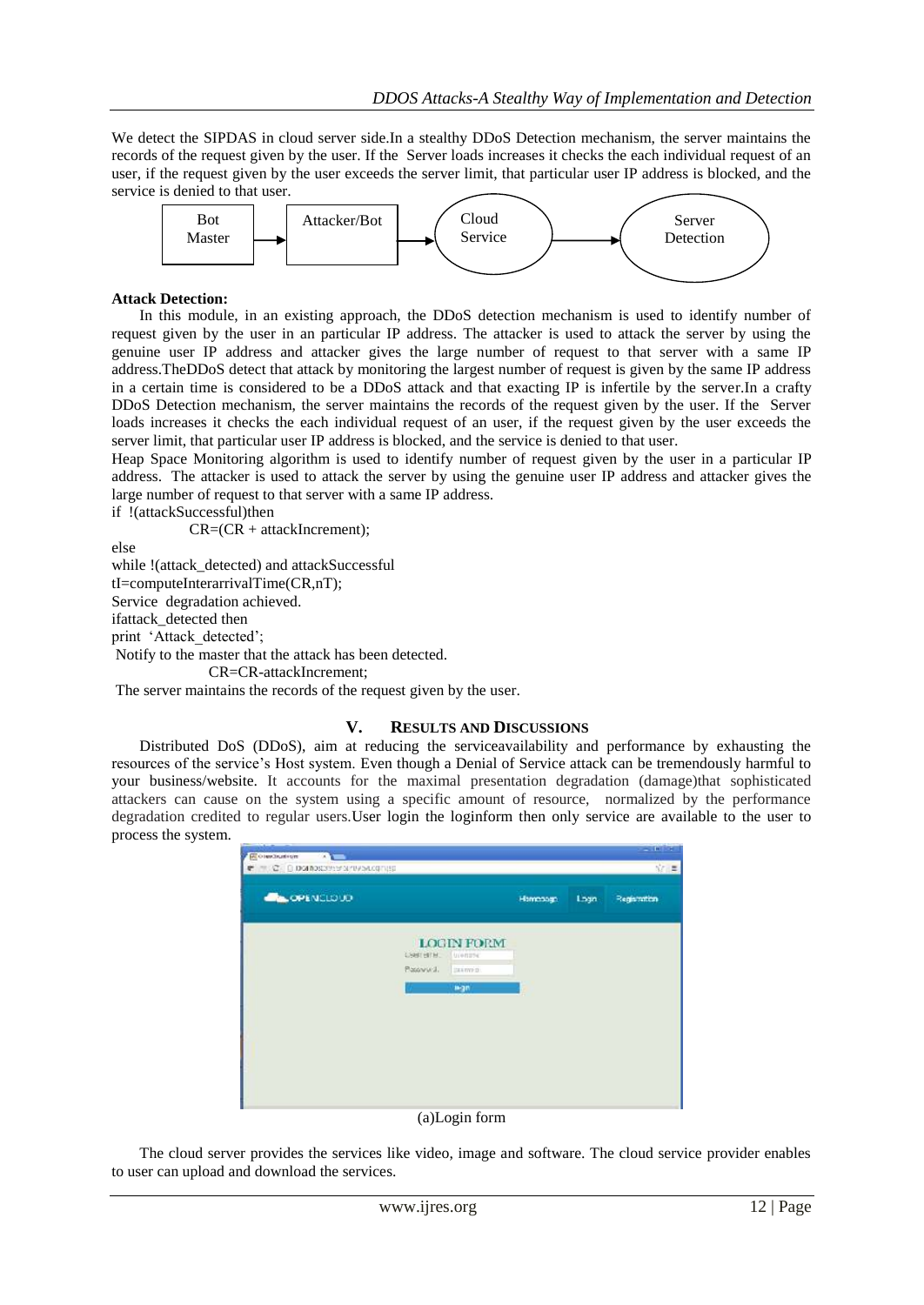

(b) Upload files

If you've system your website to hold 10,000 immediate visitors, the hacker can fetch your website down by simulate 100,000 concurrent visitors.

- Website-error message.
- Down the server

| <b>CONTRACTOR COMMENTARY PRODUCTS</b><br><b>START</b> | <b>STANDARD</b><br>$\frac{1}{2} \frac{1}{2} \frac{1}{2} \frac{1}{2} \frac{1}{2} \frac{1}{2} \frac{1}{2} \frac{1}{2} \frac{1}{2} \frac{1}{2} \frac{1}{2} \frac{1}{2} \frac{1}{2} \frac{1}{2} \frac{1}{2} \frac{1}{2} \frac{1}{2} \frac{1}{2} \frac{1}{2} \frac{1}{2} \frac{1}{2} \frac{1}{2} \frac{1}{2} \frac{1}{2} \frac{1}{2} \frac{1}{2} \frac{1}{2} \frac{1}{2} \frac{1}{2} \frac{1}{2} \frac{1}{2} \frac{$ | <b>Children comments</b><br>$-1/7$ | <b>Contractor</b> | 3. Seattle Antonio | <b>Brooking</b>                                    |  |
|-------------------------------------------------------|-----------------------------------------------------------------------------------------------------------------------------------------------------------------------------------------------------------------------------------------------------------------------------------------------------------------------------------------------------------------------------------------------------------------|------------------------------------|-------------------|--------------------|----------------------------------------------------|--|
| Service Unavailable                                   |                                                                                                                                                                                                                                                                                                                                                                                                                 |                                    |                   |                    |                                                    |  |
| <b>HTTP "PT"P"</b> 9999                               |                                                                                                                                                                                                                                                                                                                                                                                                                 |                                    |                   |                    |                                                    |  |
| The Service Is Urevailable                            |                                                                                                                                                                                                                                                                                                                                                                                                                 |                                    |                   |                    |                                                    |  |
|                                                       |                                                                                                                                                                                                                                                                                                                                                                                                                 |                                    |                   |                    |                                                    |  |
|                                                       |                                                                                                                                                                                                                                                                                                                                                                                                                 |                                    |                   |                    |                                                    |  |
|                                                       |                                                                                                                                                                                                                                                                                                                                                                                                                 |                                    |                   |                    |                                                    |  |
|                                                       |                                                                                                                                                                                                                                                                                                                                                                                                                 |                                    |                   |                    |                                                    |  |
|                                                       |                                                                                                                                                                                                                                                                                                                                                                                                                 |                                    |                   | $\frac{1}{2}$      | the price was a contractor the content and company |  |
|                                                       |                                                                                                                                                                                                                                                                                                                                                                                                                 |                                    |                   |                    | 2012/03/04                                         |  |

(c) Attack occurs

The IDS (Intrusion Detection System) Monitors the whole website management and generate the reports simultaneously by which the hacker can be detected.

| C-Enutracime separated a<br><b>Haban Februa</b> |                     |               |                           | $\Omega$ $\equiv$ |
|-------------------------------------------------|---------------------|---------------|---------------------------|-------------------|
| <b>CALCOPENATION</b><br>Alessine                | <b>Miles Spinal</b> | Impallyment   | <b>Gridcasse Hillsell</b> | Ingeld            |
|                                                 |                     | <b>Toyout</b> |                           |                   |
| <b>Block Hacker</b>                             |                     |               |                           |                   |
| March E1120511                                  |                     |               |                           |                   |
| <b><i>Mamming</i></b><br>profiles               |                     |               |                           | $20 - 14$         |
| <b>ULLOWED</b>                                  |                     |               | titer the ittagiers       |                   |
|                                                 |                     |               |                           |                   |
|                                                 |                     |               |                           |                   |
|                                                 |                     |               |                           |                   |

(e) Blocked the Malicious Process

The reports are analyzed and the hacker is detected using IP address.Finally all these details are maintained in MYSQL Server.

# **VI. CONCLUSION**

There are lots of kind of hackers on the Internet, with a wide range of hacker skills. You may have read of sophisticated illegal earrings phishing scams, etc. which are irritated by profit. DDOS are the major threats in the Internet and Web application.It exhibit a slowly-increasing polymorphic DDOS attack strategy detected using Heap Space Monitoring.Even though a Denial of Service attack can be tremendously harmful to your